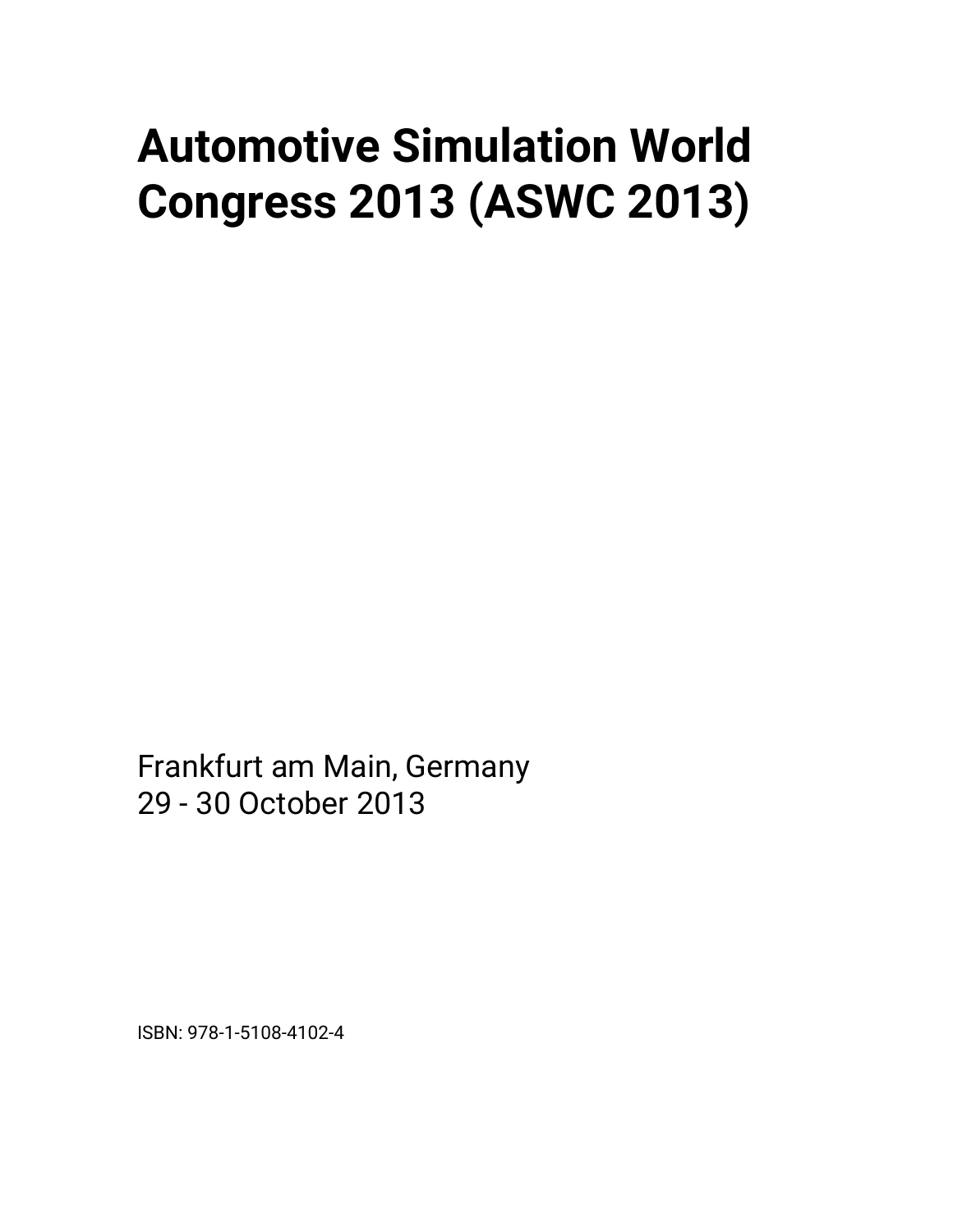**Printed from e-media with permission by:** 

Curran Associates, Inc. 57 Morehouse Lane Red Hook, NY 12571



**Some format issues inherent in the e-media version may also appear in this print version.** 

Copyright© (2013) by ANSYS Inc. All rights reserved.

Printed by Curran Associates, Inc. (2017)

For permission requests, please contact ANSYS Inc. at the address below.

ANSYS Inc. Southpointe 2600 ANSYS Drive Canonsburg, PA 15317 USA

Phone: 844.Go.ANSYS 844.462.6797 Fax: 724.514.9494

www.ansys.com

#### **Additional copies of this publication are available from:**

Curran Associates, Inc. 57 Morehouse Lane Red Hook, NY 12571 USA Phone: 845-758-0400 Fax: 845-758-2633 Email: curran@proceedings.com Web: www.proceedings.com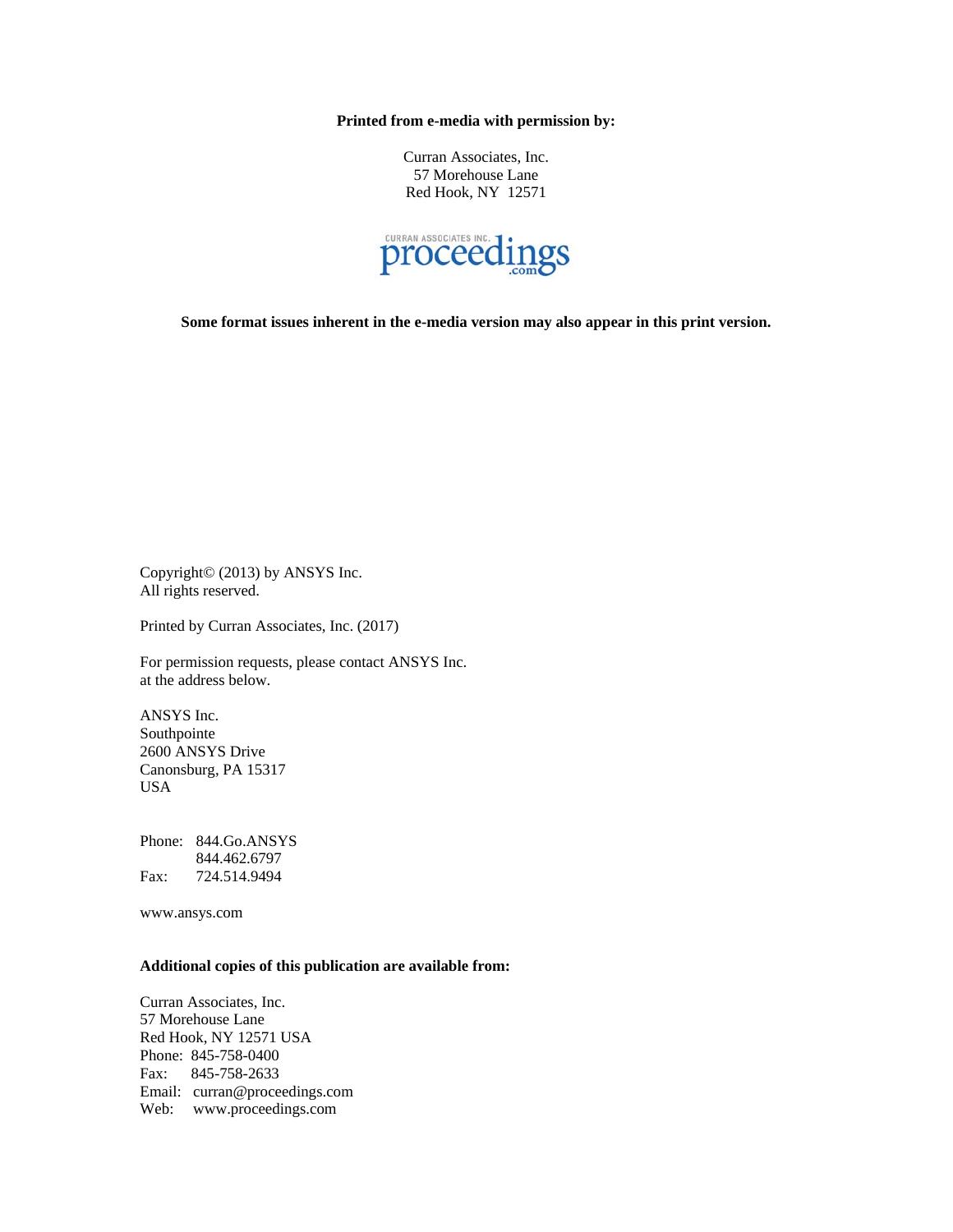## **AGENDA DAY 1**

| Time                               | <b>October 29, 2013</b>                                                                                                                                       |                                                                                                                                                                                                                                                  |                                                                                                                                                                                                                                                |                                                                                                                                                                                        |                                                                                                                                                                     |  |  |  |  |
|------------------------------------|---------------------------------------------------------------------------------------------------------------------------------------------------------------|--------------------------------------------------------------------------------------------------------------------------------------------------------------------------------------------------------------------------------------------------|------------------------------------------------------------------------------------------------------------------------------------------------------------------------------------------------------------------------------------------------|----------------------------------------------------------------------------------------------------------------------------------------------------------------------------------------|---------------------------------------------------------------------------------------------------------------------------------------------------------------------|--|--|--|--|
| 8:00                               | <b>Registration and Welcome Coffee</b>                                                                                                                        |                                                                                                                                                                                                                                                  |                                                                                                                                                                                                                                                |                                                                                                                                                                                        |                                                                                                                                                                     |  |  |  |  |
| 09:00                              | Welcome and Introduction - Sandeep Sovani, ANSYS, Inc.  1                                                                                                     |                                                                                                                                                                                                                                                  |                                                                                                                                                                                                                                                |                                                                                                                                                                                        |                                                                                                                                                                     |  |  |  |  |
| 09:15                              | Sandeep Sovani (Chairperson)<br>Simulation-Driven Product Development in the Automotive Industry - Status & Progress - Swaminathan Subbiah, ANSYS, Inc.  6    |                                                                                                                                                                                                                                                  |                                                                                                                                                                                                                                                |                                                                                                                                                                                        |                                                                                                                                                                     |  |  |  |  |
| 09:45                              | Salon 9+10<br>High-Performance CFD Analysis - Enabling Success at the Track - Alan Peasland, Red Bull Technology  N/A                                         |                                                                                                                                                                                                                                                  |                                                                                                                                                                                                                                                |                                                                                                                                                                                        |                                                                                                                                                                     |  |  |  |  |
| 10:15                              | Enterprise High-Performance and Cloud Computing - Barbara Hutchings, ANSYS, Inc.  13                                                                          |                                                                                                                                                                                                                                                  |                                                                                                                                                                                                                                                |                                                                                                                                                                                        |                                                                                                                                                                     |  |  |  |  |
| 10:45                              | <b>Break</b>                                                                                                                                                  |                                                                                                                                                                                                                                                  |                                                                                                                                                                                                                                                |                                                                                                                                                                                        |                                                                                                                                                                     |  |  |  |  |
| 11:15                              |                                                                                                                                                               | Empty Test Benches - A Discussion About the Five Dilemmas of Virtual Product Clearance - Christoph Schöttl, MAN Truck & Bus, München  20                                                                                                         |                                                                                                                                                                                                                                                |                                                                                                                                                                                        |                                                                                                                                                                     |  |  |  |  |
| 11:45                              |                                                                                                                                                               | Model-Based Systems Engineering: Bringing Safety-Critical Embedded Software Together with Full Systems Simulation - Eric Bantegnie, Esterel Technologies  27                                                                                     |                                                                                                                                                                                                                                                |                                                                                                                                                                                        |                                                                                                                                                                     |  |  |  |  |
| 12:15                              |                                                                                                                                                               | Diversity of Drivetrains and Fuels Define Combustion Engine Development - Roland Baar, Technische Universität Berlin  47                                                                                                                         |                                                                                                                                                                                                                                                |                                                                                                                                                                                        |                                                                                                                                                                     |  |  |  |  |
| 12:45                              | <b>Lunch Break</b>                                                                                                                                            |                                                                                                                                                                                                                                                  |                                                                                                                                                                                                                                                |                                                                                                                                                                                        |                                                                                                                                                                     |  |  |  |  |
|                                    | Salon 10                                                                                                                                                      | Salon 8                                                                                                                                                                                                                                          | Salon 7                                                                                                                                                                                                                                        | Salon 9                                                                                                                                                                                | Salon 6                                                                                                                                                             |  |  |  |  |
| <b>Breakout</b><br><b>Sessions</b> | <b>Engines</b>                                                                                                                                                | <b>Powertrain</b>                                                                                                                                                                                                                                | <b>Body, Chassis &amp;</b><br><b>Interior</b>                                                                                                                                                                                                  | <b>Aerodynamics &amp;</b><br><b>Underhood</b>                                                                                                                                          | <b>Electrification, Electronics &amp;</b><br><b>Embedded Systems</b>                                                                                                |  |  |  |  |
| Chair-<br>persons                  | Laz Foley, ANSYS, Inc.,<br>Lebanon                                                                                                                            | Wolfgang Bauer, ANSYS Ger-<br>many, Otterfing                                                                                                                                                                                                    | Pierre Louat, ANSYS France,<br>Lyon                                                                                                                                                                                                            | Matteo Aroni, ANSYS Italy,<br>Milano                                                                                                                                                   | Alain Michel, ANSYS France,<br>Montigny                                                                                                                             |  |  |  |  |
| 14:00                              | <b>Simulation of In-Cylinder Flow</b><br>Phenomena in Turbocharged<br>Direct Injection Spark Ignition<br><b>Engines</b><br>D. Linse, BMW  61                  | <b>Throttle Valve for Switchable</b><br><b>Water Pump Application -</b><br>Focus on Calculation & Simula-<br>tion Activities<br>E. Dattoli, Pierburg Pump<br>Technology France  235                                                              | <b>Optimisation of the Defroster</b><br><b>Ducts of a Coach Bus</b><br>B. Tavukçu, Anadolu Isuzu<br>396                                                                                                                                        | <b>Numerical Computation of the</b><br><b>Flow around a Racing Car</b><br>B. Schoeneberg, CFX Berlin<br>Software  541                                                                  | <b>Total Battery Simulation</b><br>S. Stanton, ANSYS, Inc.  729                                                                                                     |  |  |  |  |
| 14:30                              | Cooling 760 Horses - Fluid-<br><b>Structure-Interaction Simula-</b><br>tions of Water-Cooled Diesel<br>Cylinder Heads  74<br>W. Haslinger, ANSYS Germany      | <b>Modelling of the Fuel Supply</b><br><b>Module and its Components</b><br>O. Kurenkov, Continental<br>Automotive  246                                                                                                                           | <b>Sunburned Products: Nu-</b><br>merical Aging Caused by Sun<br>Exposition<br>A. Müller, HTCO  N/A                                                                                                                                            | <b>ANSYS Solutions in Competi-</b><br>tion: Formula Student<br>T. Grundmann, ANSYS<br>Germany  554                                                                                     | <b>Active Force Feedback Pedal -</b><br>The Smart Way to Save Fuel<br>J. Heydenreich, PhilonNet<br>749                                                              |  |  |  |  |
| 15:00                              | <b>Numerical Simulation of the</b><br><b>Biofuel Blend Engine In-</b><br><b>Cylinder Combustion Process</b><br>N. Bellato, Magneti Marelli<br>Powertrain  N/A | Fluent Thermal and Fluidic<br><b>Modelling to Robustify and</b><br><b>Optimize the Design of Power</b><br><b>Electronics Modules Carried on</b><br>El. Vehicles<br>I. Mohand-Kaci, Renault  N/A                                                  | <b>Use of the Discrete Ordinate</b><br><b>Model for Temperature</b><br><b>Calculation in Light Systems at</b><br>Volkswagen<br>M. Kleimeyer, Volkswagen  408                                                                                   | A Revolution in Solar Vehicle<br>Design<br>R. Stephens, Cambridge<br>University  568                                                                                                   | <b>Structural Integrity Assess-</b><br>ment of a Li-Ion Battery Pack<br>using Simulations<br>S. Kottalgi, ANSYS India<br>767                                        |  |  |  |  |
| 15:30                              | <b>Break</b>                                                                                                                                                  |                                                                                                                                                                                                                                                  |                                                                                                                                                                                                                                                |                                                                                                                                                                                        |                                                                                                                                                                     |  |  |  |  |
| <b>Breakout</b><br><b>Sessions</b> | <b>Engines</b>                                                                                                                                                | <b>Powertrain</b>                                                                                                                                                                                                                                | <b>Body, Chassis &amp;</b><br><b>Interior</b>                                                                                                                                                                                                  | <b>Aerodynamics &amp;</b><br><b>Underhood</b>                                                                                                                                          | <b>Electrification, Electronics &amp;</b><br><b>Embedded Systems</b>                                                                                                |  |  |  |  |
| Chair-<br>persons                  | Martin Kunz, ANSYS Germany,<br>Otterfing                                                                                                                      | Frank Kaufmann, ANSYS<br>Germany, Darmstadt                                                                                                                                                                                                      | Jacques Depont, ANSYS<br>France, Lyon                                                                                                                                                                                                          | Anders Jonson, ANSYS<br>Sweden, Goteborg                                                                                                                                               | Gerd Prillwitz, ANSYS Ger-<br>many, Otterfing                                                                                                                       |  |  |  |  |
| 16:00                              | <b>ANSYS FLUENT Use of GPUs for</b><br><b>Automotive CFD Applications</b><br>S. Posey, NVIDIA 90                                                              | <b>Development of SCR Exhaust</b><br><b>Aftertreatment Mixing System</b><br>with CFD<br>C. Chauvin, Donaldson Europe<br>258                                                                                                                      | <b>Design and Analysis Tools</b><br>for Complex Composite Ap-<br>plications in the Automotive<br>Industry  N/A<br>T. Hirche, ANSYS Switzerland                                                                                                 | <b>Advanced Mesh Morphing for</b><br><b>Automotive Applications using</b><br><b>RBF Morph</b><br>M. Biancolini, University of<br>Rome  586                                             | <b>Collaborative Co-Simulation</b><br><b>Cloud for Functional Mockup</b><br><b>Design Assessments</b><br>M. Nagasawa, Cybernet<br>Systems  780                      |  |  |  |  |
| 16:30                              | <b>Diesel Particulate</b><br><b>Filter Simulations in Exhaust</b><br><b>After-Treatment</b><br>R. Reinelt, ANSYS Germany<br>… 107                             | <b>Multiphase CFD Simulation</b><br>of Urea Injection on Off-Road<br>Vehicles as Part of a Tier-4 B<br>Aftertreatment System and<br><b>Validation of Optimised Mixer</b><br>Performance<br>F. Grassi, Officine Metallur-<br>giche Cornaglia  N/A | Heat-Up Simulation of Car Bod-<br>ies in Paint Shop Ovens<br>Ch. Knüsel, Dürr Systems  424                                                                                                                                                     | <b>Advanced Mesh Morphing Ap-</b><br>plications in Motorsport<br>S. Invernizzi, Dallara<br>Engineering  N/A                                                                            | <b>FEA-Based Efficiency Map</b><br><b>Generation of Different Electric</b><br><b>Traction Machines</b><br>O. Winter, AIT Austrian Insti-<br>tute of Technology  N/A |  |  |  |  |
| 17:00                              | <b>Efficient Product Development</b><br>using ANSYS Software<br>L. Berger, CFD Schuck<br>Ingenieurgesellschaft  123                                           | <b>Aero-Thermal Modelling of</b><br>High Pressure Hydrogen Stor-<br>age Systems for Automotive<br>Applications<br>A. Mack-Gardner, Adam Opel<br>$$ N/A                                                                                           | Quality meets Efficiency -<br><b>Developing Best</b><br><b>Practice Guidelines for Cooling</b><br><b>Applications in Automotive</b><br><b>Manufacturing Tool Design</b><br>M.Lanfrit, ANSYS Germany. 433                                       | Aerodynamics of Trucks - From<br><b>CFD to Full Scale Prototypes</b><br>M. Karlsson, Linköping<br>University  N/A                                                                      | <b>Multiphysics Power Connector</b><br><b>Simulations</b><br>M. Hanke, CADFEM  787                                                                                  |  |  |  |  |
| 17:30                              | <b>Design Optimisation using</b><br>Adjoint Solver and Mesh Mor-<br>phing & Optimisation<br>N. Kulkarni, Intelligent Energy<br>N/A                            | <b>Acoustic Transmission</b><br><b>Loss Prediction for Muffler</b><br><b>Performance Improvement</b><br>S. Kottalgi, ANSYS India  268                                                                                                            | Shock-Absorber: A Study on<br>the Dynamic Performance of<br>a Solenoid Hydraulic Valve<br>for Automotive Semi-Active<br><b>Suspensions Coupling ANSYS</b><br><b>Fluent with Lumped Parameter</b><br>Modelling<br>M. Pelosi, Öhlins Racing  451 | <b>Numerical Study of Aerody-</b><br>namic Characteristics of Sports<br>Car with Movable Flaps and<br><b>Deformable Airbags</b><br>J. Piechna, Warsaw University<br>of Technology  608 | Design of a FSPM Bridged<br><b>Motor Rotor using ANSYS</b><br><b>Simulation Tools</b><br>X. Wu, TriVista Engineering<br>797                                         |  |  |  |  |
| 18:30                              |                                                                                                                                                               |                                                                                                                                                                                                                                                  | <b>Shuttles to Evening Event</b>                                                                                                                                                                                                               |                                                                                                                                                                                        |                                                                                                                                                                     |  |  |  |  |
|                                    |                                                                                                                                                               |                                                                                                                                                                                                                                                  |                                                                                                                                                                                                                                                |                                                                                                                                                                                        | Status of Agenda, October 16, 2013                                                                                                                                  |  |  |  |  |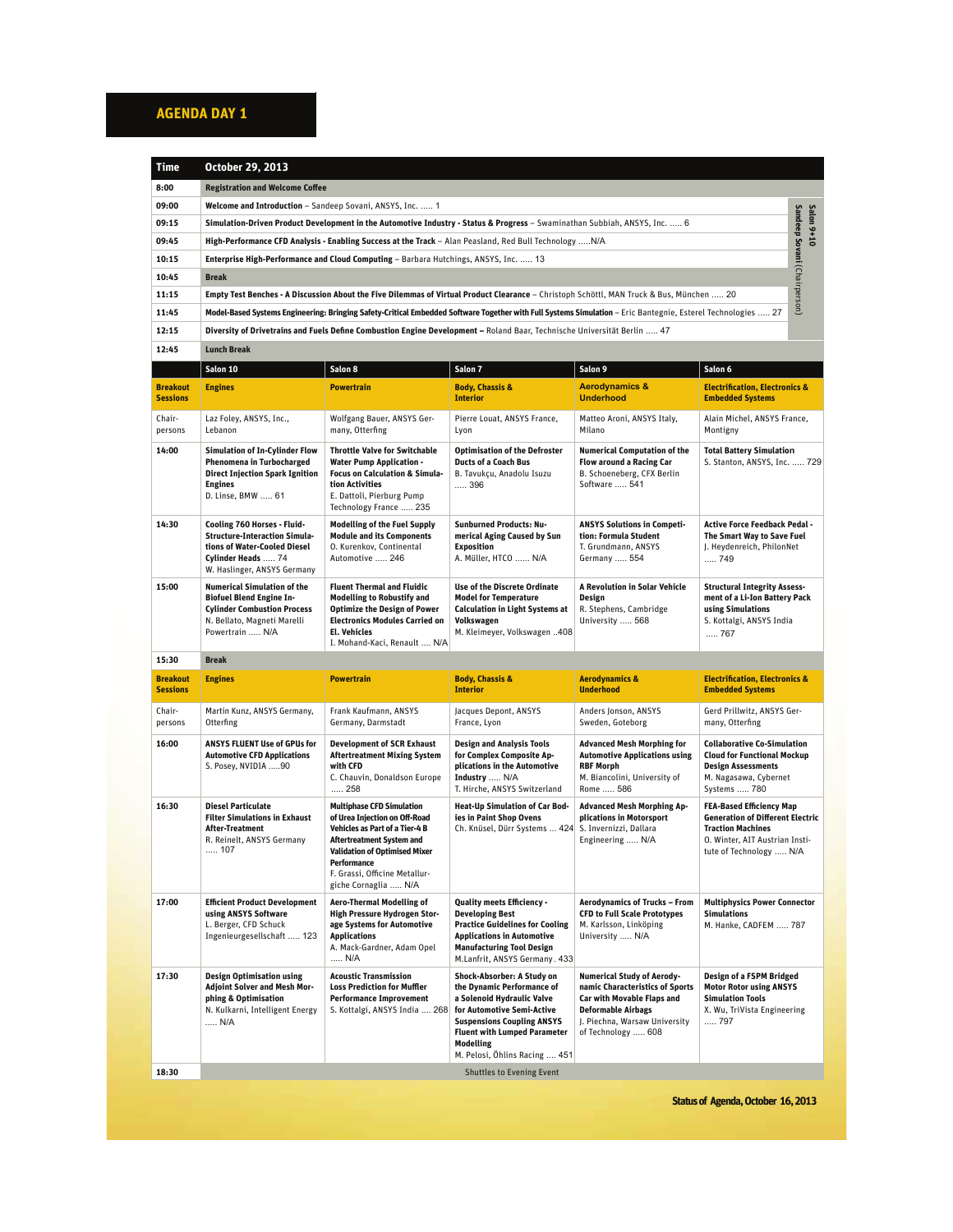## **AGENDA DAY 2**

### Follow us on Twitter: #ASWC\_2013

|                                    | October 30, 2013                                                                                                                                                                    |                                                                                                                                                                                                            |                                                                                                                                                                                                                                            |                                                                                                                                                                   |                                                                                                                                                                                                                                   |  |  |  |
|------------------------------------|-------------------------------------------------------------------------------------------------------------------------------------------------------------------------------------|------------------------------------------------------------------------------------------------------------------------------------------------------------------------------------------------------------|--------------------------------------------------------------------------------------------------------------------------------------------------------------------------------------------------------------------------------------------|-------------------------------------------------------------------------------------------------------------------------------------------------------------------|-----------------------------------------------------------------------------------------------------------------------------------------------------------------------------------------------------------------------------------|--|--|--|
| 8:00                               | <b>Registration and Welcome Coffee</b>                                                                                                                                              |                                                                                                                                                                                                            |                                                                                                                                                                                                                                            |                                                                                                                                                                   |                                                                                                                                                                                                                                   |  |  |  |
|                                    | Salon 10                                                                                                                                                                            | Salon 8                                                                                                                                                                                                    | Salon 7                                                                                                                                                                                                                                    | Salon 9                                                                                                                                                           | Salon 6                                                                                                                                                                                                                           |  |  |  |
| <b>Breakout</b><br><b>Sessions</b> | <b>Engines</b>                                                                                                                                                                      | <b>Powertrain</b>                                                                                                                                                                                          | <b>Body, Chassis &amp;</b><br><b>Interior</b>                                                                                                                                                                                              | <b>Aerodynamics &amp;</b><br><b>Underhood</b>                                                                                                                     | <b>Electrification, Electronics &amp;</b><br><b>Embedded Systems</b>                                                                                                                                                              |  |  |  |
| Chair-<br>persons                  | Tammo Grundmann, ANSYS<br>Germany, Otterfing                                                                                                                                        | Marco Lanfrit, ANSYS Ger-<br>many, Darmstadt                                                                                                                                                               | Laurent Chignier, ANSYS<br>France, Lyon                                                                                                                                                                                                    | Frederic Meslay, ANSYS<br>France, Montegny                                                                                                                        | Leon Voss, ANSYS Germany,<br>Hannover                                                                                                                                                                                             |  |  |  |
| 8:30                               | Validation and Verification of<br><b>ANSYS Internal Combustion</b><br><b>Engine Software</b><br>M. Kuntz, ANSYS Germany<br>129                                                      | <b>CFD-Based Evaluation</b><br>of an Automotive Exhaust<br>System,<br>R. Löffler, ANSYS Germany<br>286                                                                                                     | <b>Significance of Simulation in</b><br>the Journey of Tire from Rub-<br>ber to Road<br>C. Patil, ANSYS India  465                                                                                                                         | The Design of Formula SAE Car<br><b>Body Aerodynamics Using ANSYS</b><br><b>Fluent Optimisation Tools</b><br>M. Gugala, Queen Mary Uni-<br>versity of London  623 | From Radar Traps to Naviga-<br>tion Systems - How Simula-<br>tions Can Help Reduce Cost<br>and Improve Efficiency<br>S. Muff, ANSYS Germany  816                                                                                  |  |  |  |
| 9:00                               | <b>Diesel Engine Combustion</b><br>Modelling with Fluent and<br>Tabkin<br>F. Tap, Dacolt  N/A                                                                                       | <b>Numerical Simulation of Jet</b><br><b>Noise of Automotive Exhaust</b><br><b>Systems using Scale-Resolving</b><br><b>Turbulence Models and an</b><br><b>Acoustic Analogy</b><br>J. Hillenbrand, BMW  297 | <b>High Frequency Structural</b><br><b>Vibrations on ANSYS Meshes</b><br>- The DEA Tool for Modelling<br><b>Vibrations and Acoustics</b><br>in Automotive Engineering<br><b>Structures</b><br>G. Tanner, The University<br>Nottingham  481 | <b>Continuous Improvements on the</b><br>Wheel Hub of a Formula Student<br>Race Car<br>H. Rönnebeck, Hochschule<br>Amberg-Weiden  641                             | <b>Integrated Carbon Fiber</b><br><b>Antennas for Vehicular</b><br>Communication<br>C. Römelsberger, CADFEM<br>838                                                                                                                |  |  |  |
| 9:30                               | <b>Lagrangian Spark-Ignition</b><br><b>Model Incorporating Chemical</b><br><b>Kinetics for Turbo-Charged</b><br><b>Direct-Injection SI Engines</b><br>L. Schäfer, BMW  153          | Air-Cooling System Study of<br>the FP7 EUNICE In-Wheel Drive<br><b>Concept using CFD</b><br>M. Rudolph, AIT Austrian<br>Institute of Technology                                                            | <b>Fracture Mechanical Approach</b><br>for Fatigue of Adhesive Joints<br>S. Vervoort, Hottinger Baldwin<br>Meßtechnik  491                                                                                                                 | Aerodynamic Design of an<br>Active Rim for the EUNICE In-<br><b>Wheel Electrical Drive Concept</b><br>A. Zanon, AIT Austrian Insti-<br>tute of Technology  N/A    | <b>Microwave Measurement</b><br><b>Portable Laboratories</b><br>P. Gareau, Microwave Vision                                                                                                                                       |  |  |  |
| 10:00                              | <b>Scale-Resolving Simulation</b><br>of In-Cylinder Flow of an<br>IC-Engine and Comparison to<br><b>Experimental Data</b><br>S. Buhl, TU Bergakademie<br>Freiberg  162              | An Automated Routine for<br><b>Postprocessing and Report</b><br><b>Generation in CFD-Post</b><br>F. Hahn, MANN+HUMMEL<br>315                                                                               | <b>Modelling Aspects of Fatigue</b><br>Analyses of Rubber Compo-<br>nents<br>M. Alvelid, Alvelid Engineering<br>N/A                                                                                                                        | The Benefit of SpaceClaim<br>for Ansys Users<br>M. Hübner, SpaceClaim  648                                                                                        | Signal, power integrity and<br><b>EMI</b> analysis of a high voltage<br>lithium battery charger for full<br>electric vehicle<br>P. Montanari, Meta System. 847                                                                    |  |  |  |
| 10:30                              | <b>Break</b>                                                                                                                                                                        |                                                                                                                                                                                                            |                                                                                                                                                                                                                                            |                                                                                                                                                                   |                                                                                                                                                                                                                                   |  |  |  |
| <b>Breakout</b><br><b>Sessions</b> | <b>Engines</b>                                                                                                                                                                      | <b>Powertrain</b>                                                                                                                                                                                          | <b>Body, Chassis &amp;</b><br><b>Interior</b>                                                                                                                                                                                              | <b>Aerodynamics &amp;</b><br><b>Underhood</b>                                                                                                                     | <b>Electrification, Electronics &amp;</b><br><b>Embedded Systems</b>                                                                                                                                                              |  |  |  |
| Chair-<br>persons                  | Karl Kühlert, ANSYS Inc,<br>Lebanon                                                                                                                                                 | Frank Kaufmann, ANSYS<br>Germany, Darmstadt                                                                                                                                                                | Thomas Lehnhäuser, ANSYS<br>Germany, Darmstadt                                                                                                                                                                                             | Marco Oswald, ANSYS<br>Germany, Darmstadt                                                                                                                         | Simon Muff, ANSYS<br>Germany, Otterfing                                                                                                                                                                                           |  |  |  |
| 11:00                              | Design Chain Simulation Sup-<br>ports SME Competitiveness: A<br><b>Case of Piston Rod</b><br>L. Bellati, Fonderie Abor  176                                                         | Simulation-Driven Design of<br><b>EGR Coolers</b><br>P. Mandloi, ANSYS India  333                                                                                                                          | Vehicle Brake Squeal: Morph-<br>ing Allows a Robust Solution<br>S. Weiland, TRW Automotive<br>$$ N/A                                                                                                                                       | <b>Parameter-Free CFD</b><br><b>Optimisation with Adjoint</b><br><b>Methods for Automotive</b><br>O. Zühlke, ANSYS Germany  652 C. Schrader, Esterel Techno-      | <b>Towards Virtual Prototyp-</b><br>ing: Integrated Simulation of<br><b>Software and Physics</b><br>logies  858                                                                                                                   |  |  |  |
| 11:30                              | <b>Quality Assurance &amp; Best</b><br><b>Practice Development for</b><br><b>Internal Combustion Engine</b><br><b>Flow Simulations</b><br>W. Bauer, ANSYS Germany<br>188            | Leveraging SGI's UV and<br><b>VizServer Platform to Enable</b><br>Multiple CAE Users to Run<br><b>ANSYS Software with Remote</b><br>Visualization in a Data Center<br>T. DeVarco, SGI  356                 | <b>Suitable Simulation Tools for</b><br>the Development of a CFRP<br><b>Sports Car</b><br>M. Hörmann, CADFEM  499                                                                                                                          | Numerical Aerodynamic Inves-<br>tigations of the DrivAer Car<br><b>Model using ANSYS Fluent</b><br>A. Joshi, TATA Consultancy<br>Services                         | <b>Effective Automotive System</b><br>Design and Validation Through<br>the Adoption of Standardised<br><b>Modelling Interfaces and Mod-</b><br>els Such as the VDA FAT-AK30<br><b>Library  867</b><br>G.Prillwitz, ANSYS, Germany |  |  |  |
| 12:00                              | <b>BLDC Motor for Automotive</b><br><b>Cooling Fan Assembly: Heat</b><br><b>Sink Optimisation</b><br>D. Parodi, Johnson Electric<br>205                                             | A Complete Loop of Numerical<br>Analyses about a Variable Oil<br>Pump<br>R. Maccherini, Pierburg Pump<br>Technology  N/A                                                                                   | <b>CAE-based Robustness Evalua-</b><br>tion using ANSYS and optiSLang<br>for Automotive Applications<br>J. Will, Dynardo  N/A                                                                                                              | DrivAer - Aerodynamic Inves-<br>tigations for a New Realistic<br><b>Generic Car Model using ANSYS</b><br>CFD  689<br>T. Frank, ANSYS Germany                      | <b>High-Performance Computing</b><br>for a Full Vehicle Electro-<br><b>Magnetic Simulation</b><br>A. Michel. ANSYS France<br>892                                                                                                  |  |  |  |
| 12:30                              | <b>Advanced Simulation of Filter</b><br><b>Elements - A Practitioner's</b><br>View on the Evolution from<br><b>GAMBIT TO ANSYS Workbench</b><br>14.5<br>E. Nißler, MANN+HUMMEL. 225 | <b>Faster Simulations using Smart</b><br><b>Initial Solutions</b><br>G.Endicott, Honda Research<br>Institute EU  384                                                                                       | <b>CAE Process and Crash</b><br><b>Simulation of Fiber-Reinforced</b><br><b>Composite Vessels</b><br>M. Chatiri, CADFEM  523                                                                                                               | The Influence of Mesh Charac-<br>teristics on CFD Simulations<br>for Automotive Applications<br>V. Skaperdas, BETA CAE<br>Systems  710                            | <b>Modelling Inhomogeneous Heat</b><br><b>Generation for Lithium-Ion</b><br>Battery Cells  907<br>L. Kostetzer, CADFEM                                                                                                            |  |  |  |
| 13:00                              | <b>Lunch Break</b>                                                                                                                                                                  |                                                                                                                                                                                                            |                                                                                                                                                                                                                                            |                                                                                                                                                                   |                                                                                                                                                                                                                                   |  |  |  |
| 14:00                              | The Future of Integrated Simulation: Where We Come From, Where We Have To Go - Peter Pirro, John Deere  918                                                                         |                                                                                                                                                                                                            |                                                                                                                                                                                                                                            |                                                                                                                                                                   |                                                                                                                                                                                                                                   |  |  |  |
| 14:30                              | Salon 9+10<br>Cycle-to-Cycle Variations in IC Engines: Is LES an Academic Tool Only or Can It Solve Technical Problems? - Christian Hasse, TU Bergakademie Freiberg                 |                                                                                                                                                                                                            |                                                                                                                                                                                                                                            |                                                                                                                                                                   |                                                                                                                                                                                                                                   |  |  |  |
| 15:00                              | Georg Scheuerer (Chairperson)<br><b>Break</b>                                                                                                                                       |                                                                                                                                                                                                            |                                                                                                                                                                                                                                            |                                                                                                                                                                   |                                                                                                                                                                                                                                   |  |  |  |
| 15:30                              | System Simulation of a Hybrid Electric Vehicle - Scott Stanton, ANSYS, Inc.  939                                                                                                    |                                                                                                                                                                                                            |                                                                                                                                                                                                                                            |                                                                                                                                                                   |                                                                                                                                                                                                                                   |  |  |  |
| 16:00                              | Intel and the Future of HPC for Robust Design Simulations - Stephen Wheat, Intel, Phoenix  N/A                                                                                      |                                                                                                                                                                                                            |                                                                                                                                                                                                                                            |                                                                                                                                                                   |                                                                                                                                                                                                                                   |  |  |  |
| 16:30                              | Award Ceremony & Farewell - Georg Scheuerer, ANSYS Germany  952                                                                                                                     |                                                                                                                                                                                                            |                                                                                                                                                                                                                                            |                                                                                                                                                                   |                                                                                                                                                                                                                                   |  |  |  |
|                                    |                                                                                                                                                                                     | End                                                                                                                                                                                                        |                                                                                                                                                                                                                                            |                                                                                                                                                                   |                                                                                                                                                                                                                                   |  |  |  |